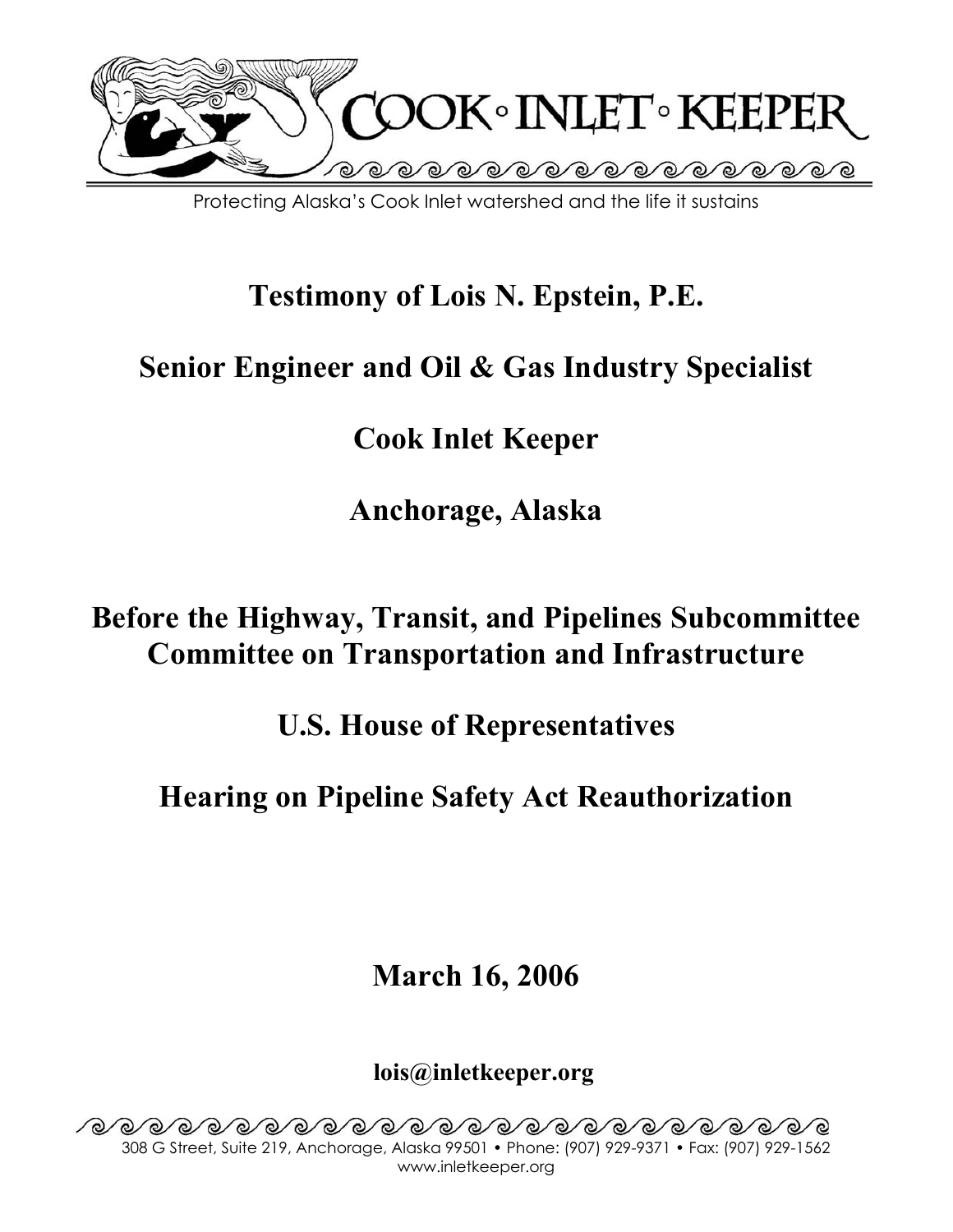Good morning. My name is Lois Epstein and I am a licensed engineer and an oil and gas industry specialist with Cook Inlet Keeper in Anchorage, Alaska. Cook Inlet Keeper is a nonprofit, membership organization dedicated to protecting Alaska's 47,000 square mile Cook Inlet watershed, and a member of the Waterkeeper Alliance of 130+ organizations headed by Bobby Kennedy, Jr. My background in pipeline safety includes membership since 1995 on the U.S. Department of Transportation's Technical Hazardous Liquid Pipeline Safety Standards Committee which oversees the Pipeline and Hazardous Materials Safety Administration's (PHMSA's) oil pipeline activities and rule development, testifying before Congress in 1999, 2002, and 2004 on pipeline safety, and researching and analyzing the performance of Cook Inlet's  $1000+$  miles of pipeline infrastructure by pipeline operator and type.<sup>1</sup> I have worked on environmental issues for over 20 years for two private consultants, the U.S. Environmental Protection Agency, Environmental Defense, and Cook Inlet Keeper. I also am a part-time consultant to the Pipeline Safety Trust, located in Bellingham, Washington.

My work on pipelines in Alaska allows me to see how well the policies developed in DC operate in the real-world. The Cook Inlet watershed, which includes Anchorage and encompasses an area approximately the size of Virginia, is where oil and gas first was developed commercially in Alaska beginning in the late 1950s. Cook Inlet is an extraordinarily scenic and fisheries- and wildlife-rich, region, so ensuring that fisheries and the environment remain in a near-pristine state is an important Alaskan value.

#### **Background**

The Pipeline Safety Improvement Act of 2002 was passed by Congress on November 15, 2002 following two particularly tragic pipeline accidents: in Bellingham, Washington in June 1999 and near Carlsbad, New Mexico in August 2000. The 2002 law contains some needed improvements but, like many acts of Congress, it represents a compromise among competing interests. As a result, safety will be improved, but not necessarily by as much or as fast as the public would like.

 To put my presentation into context, the graphs below display the performance of the pipeline industry over time based on reported incidents and incidents/mile (the latter multiplied by appropriate factors for graphical display purposes). As you can see from the hazardous liquid pipeline data on Figure 1, reported hazardous liquid pipeline incidents dropped after 1994. 1994 is two years after Congress imposed mandatory requirements on the Office of Pipeline Safety (OPS) – now part of PHMSA – to prevent releases that impacted the environment (as opposed to releases which solely affect safety). From Figure 1, it appears that natural gas distribution pipeline incidents are trending slightly upward, while natural gas transmission pipeline incidents clearly are increasing.

 1 See *Lurking Below: Oil and Gas Pipeline Problems in the Cook Inlet Watershed*, 28 pp. plus appendices, 2002, and follow-up reports in 2003 and 2005. www.inletkeeper.org/pipelines.htm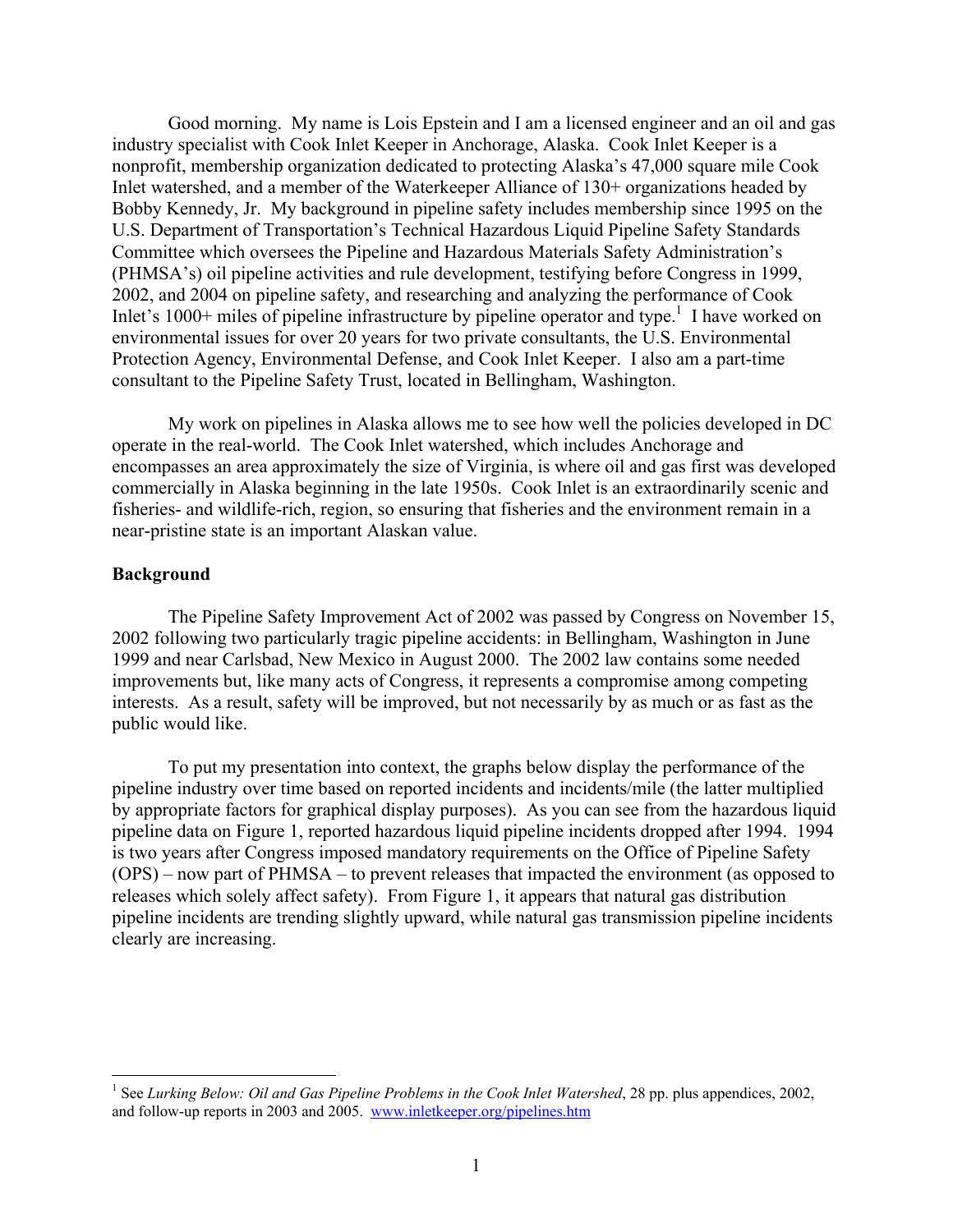**Figure 1** 



Figure 2 shows incidents divided by, or normalized by, pipeline mileage, which is a better way of measuring performance than the number of incidents alone since it accounts for changes in the number of incidents based on increased or decreased pipeline mileage. What is important to notice in Figure 2 is not the number of incidents per mile, but the trends this graph shows. The graph reinforces the improving performance of hazardous liquid pipelines, with a clear downward trend. Natural gas distribution pipelines do not show an upward or a downward trend in performance. Natural gas transmission pipelines, however, show a clear increase in the number of incidents per mile – a disturbing trend, though not surprising. As I stated in my June 15, 2004 testimony before the Senate Commerce Committee,

The most important rule issued as a result of the 2002 law, the natural gas transmission pipeline integrity management rule published on December 15, 2003…will not reduce incidents on those lines for several years and it's unclear how much of a reduction we can expect. This is true for several reasons. First, the law requires baseline integrity assessments to occur within 10 years, with 50% of the assessments occurring within 5 years of the law's enactment; this long timeframe will delay the benefits. Second, because the rule only applies to an estimated  $7\%$  of transmission pipelines,  $\frac{2}{3}$  by 2007 (i.e., five years after the law's enactment) we may expect only a 3.5% reduction in incidents, though the incidents that do occur should take place in areas of lesser consequences. Third, since the rule allows the use of not-fully-proven methodologies (i.e., "direct

 $2$  OPS states in the preamble to the rule "that about 22,000 miles of gas transmission pipelines are located in the [High Consequence Areas] in a network of 300,000 miles of gas transmission pipeline." (68 Federal Register 69815, December 15, 2003)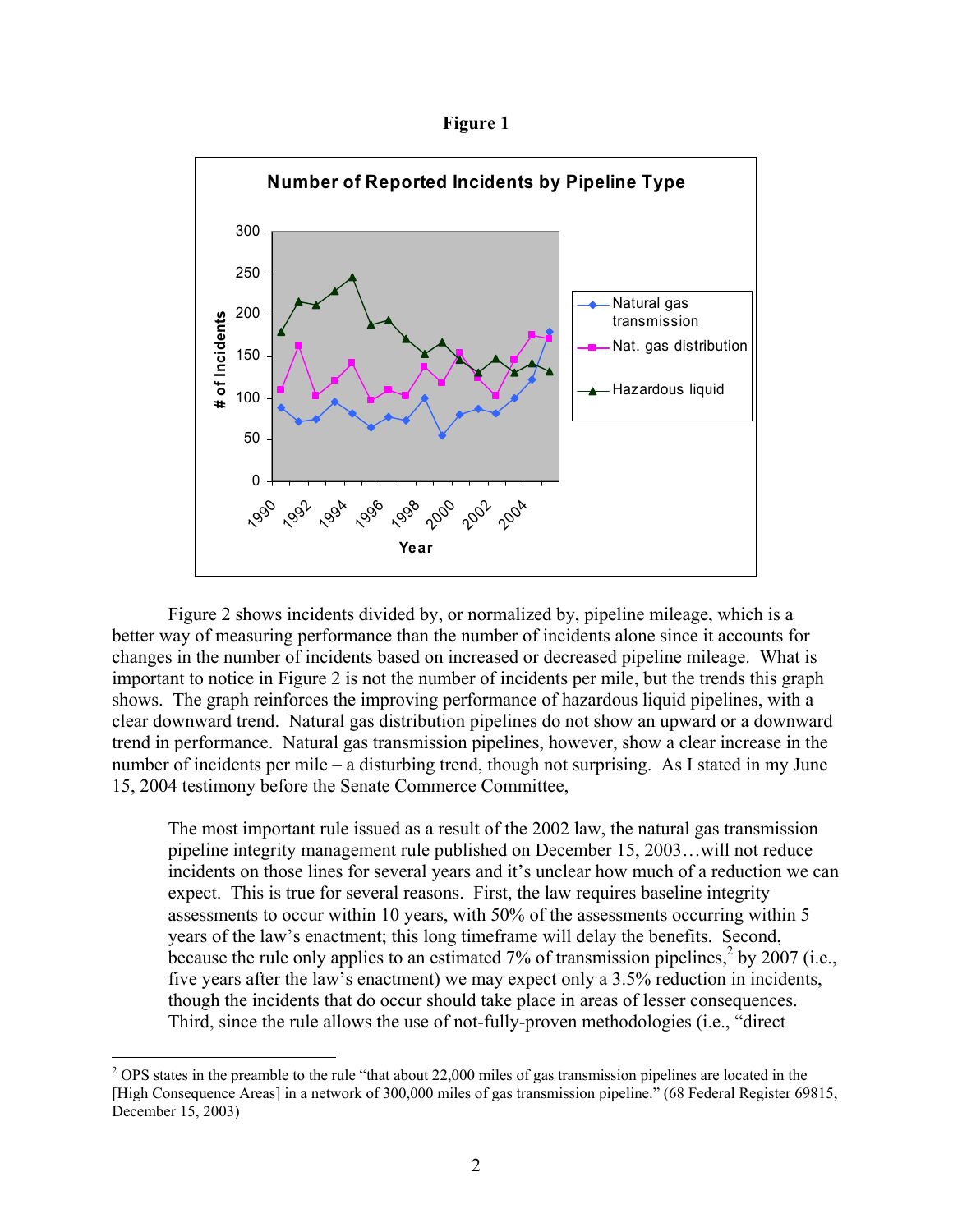assessment" and "confirmatory direct assessment"), we need to wait several years to see whether OPS' approach to this rule will result in a meaningful reduction in incidents.

**Incidents Normalized by Mileage (x 100,000 for nat. gas, x 10,000 for haz. liquid)** 40.00 **Incidents/Mile (x 100,000 for nat.**  ncidents/Mile (x 100,000 for nat gas, x 10,000 for haz. liquid) 35.00 **gas, x 10,000 for haz. liquid)** 30.00 Natural gas transmission 25.00 Nat. gas distribution 20.00 15.00 - Hazardous liquid 10.00 5.00 0.00 1992 1998 1990 199<sup>4</sup> 1996 200 200 200 **Year**

**Figure 2** 

Taking into account the different multipliers used, Figure 2 also shows that hazardous liquid transmission pipelines have a higher incident/mile rate than either type of natural gas pipeline.

#### **Issues to Address During Reauthorization**

Based on the data shown in Figures 1 and 2 and focusing my testimony particularly on how pipelines can reduce their impact on the environment, I will discuss legislative and regulatory improvements needed. With respect to legislative changes, I will discuss:

- Enforcement
- High Consequence Areas
- Pipeline Safety Information Grants

I also will discuss the following needed regulatory changes which build on existing statutory language in the following areas and/or known oil pipeline oversight problems:

- Pipeline shut-off valve location and performance standards
- Leak detection system performance standard(s)
- Removal of the "low-stress" pipeline exemption
- Providing searchable, web-based pipeline maps to the public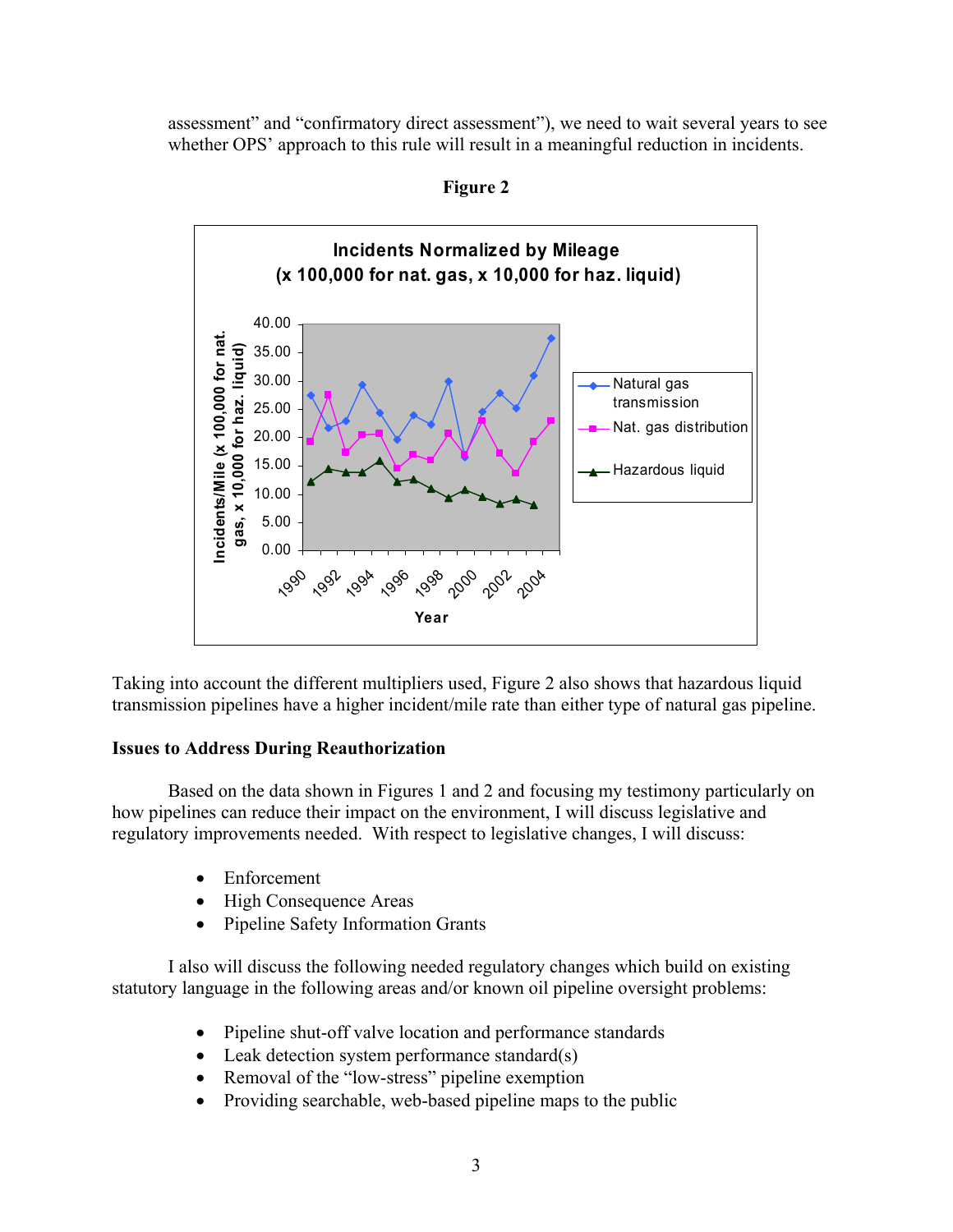Enforcement. The public and, presumably, pipeline operators have very little evidence that the increased penalties contained in Section 8 of the 2002 pipeline safety law are being used and collected by PHMSA to send a message to pipeline operators that violations are both unacceptable and costly. This reality along with PHMSA's relative lack of judicial enforcement actions, its minimal use of penalties for "preventive" enforcement, and the current inability of qualified states to pursue pipeline safety enforcement actions, leads to a problematic enforcement environment for pipelines. Cook Inlet Keeper, representing the public interest community concerned about pipeline releases, proposes two modest and one substantive and significant change at the end of this section to the current pipeline safety statute in order to ensure improved enforcement accountability, visibility, and effectiveness.

As evidence of the problems with pipeline safety enforcement, consider that:

- According to the Government Accountability Office, in 2003, PHMSA proposed only 32 civil penalties with an average proposed penalty of \$32,000, but assessed only 19 civil penalties with an average assessed penalty of  $$19,000$ .<sup>3</sup> These figures are nowhere close to the Pipeline Safety Improvement Act of 2002's increased penalties which raised penalty limits from \$25,000 per daily violation with a \$500,000 maximum to \$100,000 per daily violation with a \$1,000,000 maximum.
- As discussed in my response to follow-up questions from Senator Breaux after the June 15, 2004 Senate Commerce Committee hearing (relevant excerpts in the Attachment), PHMSA needs to pursue several, high-profile preventive enforcement actions related to pipeline safety requirements *in instances where there has not been a release*. These include violations of corrosion prevention requirements, improper performance of direct assessment (a less-proven means of integrity assessment than smart pigging, which PHMSA allows natural gas transmission pipelines to use), exposed pipelines, poorly performed repairs, etc. While PHMSA occasionally pursues enforcement actions related to these types of violations, practically no one except the violator knows that it has done so because penalties are low, media attention is limited or non-existent, it is hidden on the PHMSA website if it is visible at all, etc.
- PHMSA can pursue enforcement actions for interstate pipeline violations but not qualified state regulators, though the large number of state regulators can assist in inspection and analysis of violations. In fiscal year 2003, PHMSA employed approximately 75 inspectors<sup>4</sup> who were responsible for oversight of roughly  $6,000$  miles of interstate transmission pipeline each, a very large number of miles per inspector. Additionally, federal inspectors may not be as aware of certain technical, geographic, and even management issues associated with interstate pipelines as state regulators because of state officials' proximity to the lines.
- The Bellingham, WA proposed penalty in 2000 was \$3.02 million, which was negotiated down to \$250,000 nearly five years later. The Carlsbad, NM proposed penalty in 2001 was \$2.52 million however, to date, no penalty has been collected.

 $\overline{a}$ <sup>3</sup> *Pipeline Safety: Management of the Office of Pipeline Safety's Enforcement Program Needs Further Strengthening*, U.S. Government Accountability Office, GAO-04-801, July 2004, p. 26.

 $4^4$  GAO, op. cit., p. 12.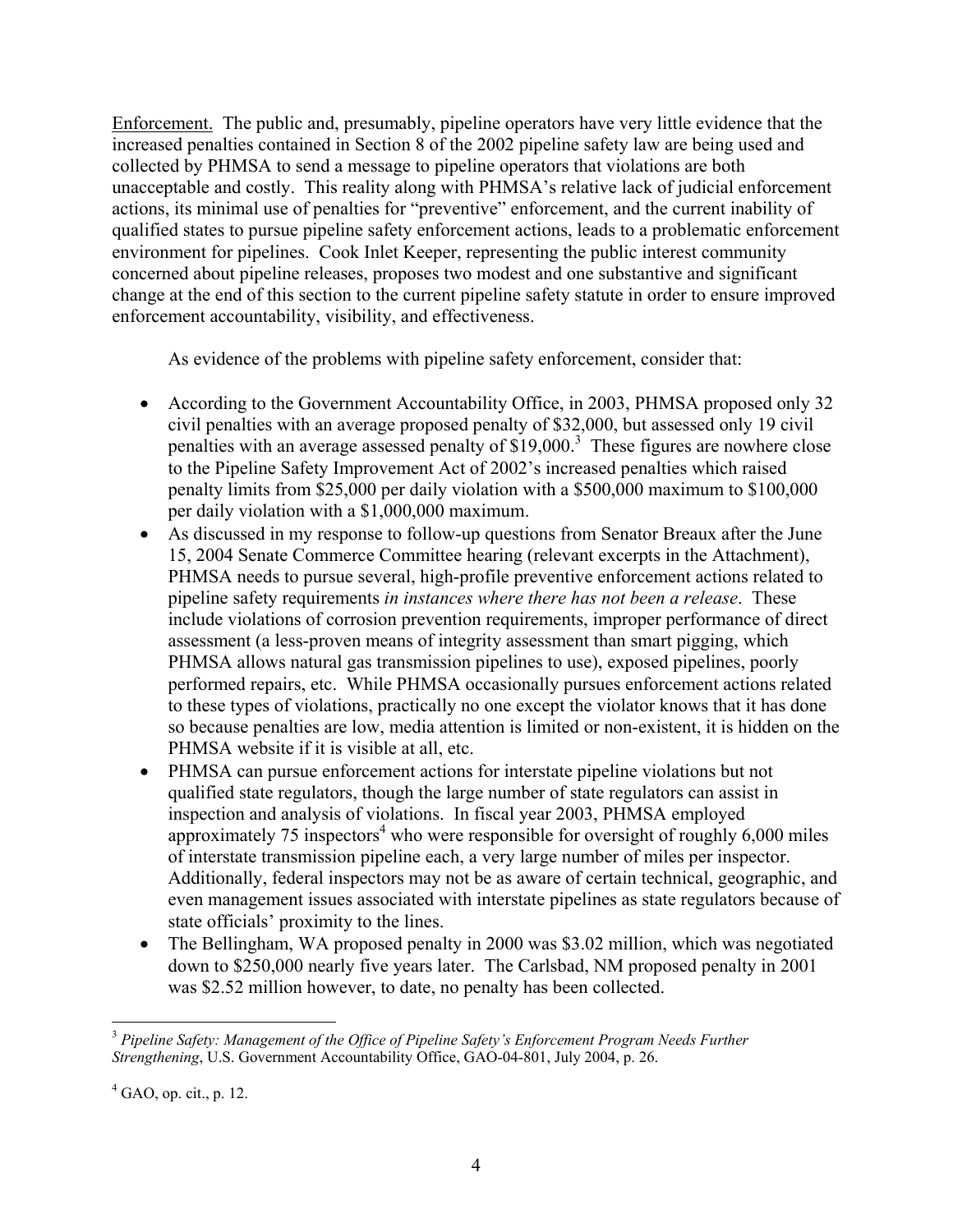• In contrast to PHMSA, the U.S. Environmental Protection Agency (EPA) has issued and collected several multi-million dollar penalties from pipeline companies for their releases (of course, EPA cannot use its capabilities to enforce against natural gas pipeline releases). These EPA penalties are shown in the following table:

| Company          | Date | <b>Penalty</b>  | <b>Summary of Violations</b>                       |
|------------------|------|-----------------|----------------------------------------------------|
| Mobil E $&P$     | 8/04 | \$5.5 mill.     | Oil and produced water releases, inadequate        |
|                  |      |                 | prevention and control, failure to notify EPA of   |
|                  |      |                 | releases                                           |
| Olympic          | 1/03 | $>$ \$5 mill. - | $>$ 230,000 gal. of gasoline released, 3 human     |
| Pipeline/Shell   |      | Olympic/        | deaths, over 100,000 fish killed                   |
|                  |      | $> $10$ mill. - |                                                    |
|                  |      | <b>Shell</b>    |                                                    |
| Colonial         | 4/03 | \$34 mill.      | 1.45 mill. gal. of oil released in 5 states from 7 |
| Pipeline         |      |                 | spills (from corrosion, mechanical damage, and     |
|                  |      |                 | operator error)                                    |
| ExxonMobil       | 9/02 | \$4.7 mill.     | Approx. 75,000 gal. of crude oil released,         |
|                  |      |                 | fouling a river and nearby areas                   |
| Koch             | 1/00 | $>\$ 35 mill.   | Approx. 3 mill. gal. of oil released in 6 states   |
| Industries, Inc. |      |                 | (from corrosion of pipelines in rural areas)       |

While pipelines are nowhere near as deadly or injurious as mining, a recent statement in the New York Times about the Mine Safety and Health Administration is nevertheless applicable to PHMSA's enforcement efforts, "The agency keeps talking about issuing more fines, but it doesn't matter much," said Bruce Dial, a former inspector for the mine safety agency. "The number of citations means nothing when the citations are small, negotiable and most often uncollected<sup>"5</sup>

 As a result of the ongoing problems with PHMSA enforcement, Cook Inlet Keeper recommends that the pipeline safety statute be amended to:

- 1. require PHMSA to provide web-based data on federal and state pipeline inspection and enforcement activities, including basic information such as pipeline segment inspected, inspection date, type of inspection, concerns noted, and corrections required;
- 2. require PHMSA to submit an annual report to Congress on civil and criminal pipeline safety enforcement, including penalty issuance, collection, and reasons for significant penalty reductions; and,
- 3. allow qualified state pipeline safety officials to pursue enforcement actions against interstate pipeline operators. This recommendation, while significant, is necessary to maximize use of state and federal regulatory resources in the service of pipeline safety.

<sup>&</sup>lt;sup>5</sup> "U.S. Easing Fines for Mine Owners on Safety Flaws: Penalties Not Collected," Ian Urbina and Andrew W. Lehren, New York Times, March 2, 2006, p. A21.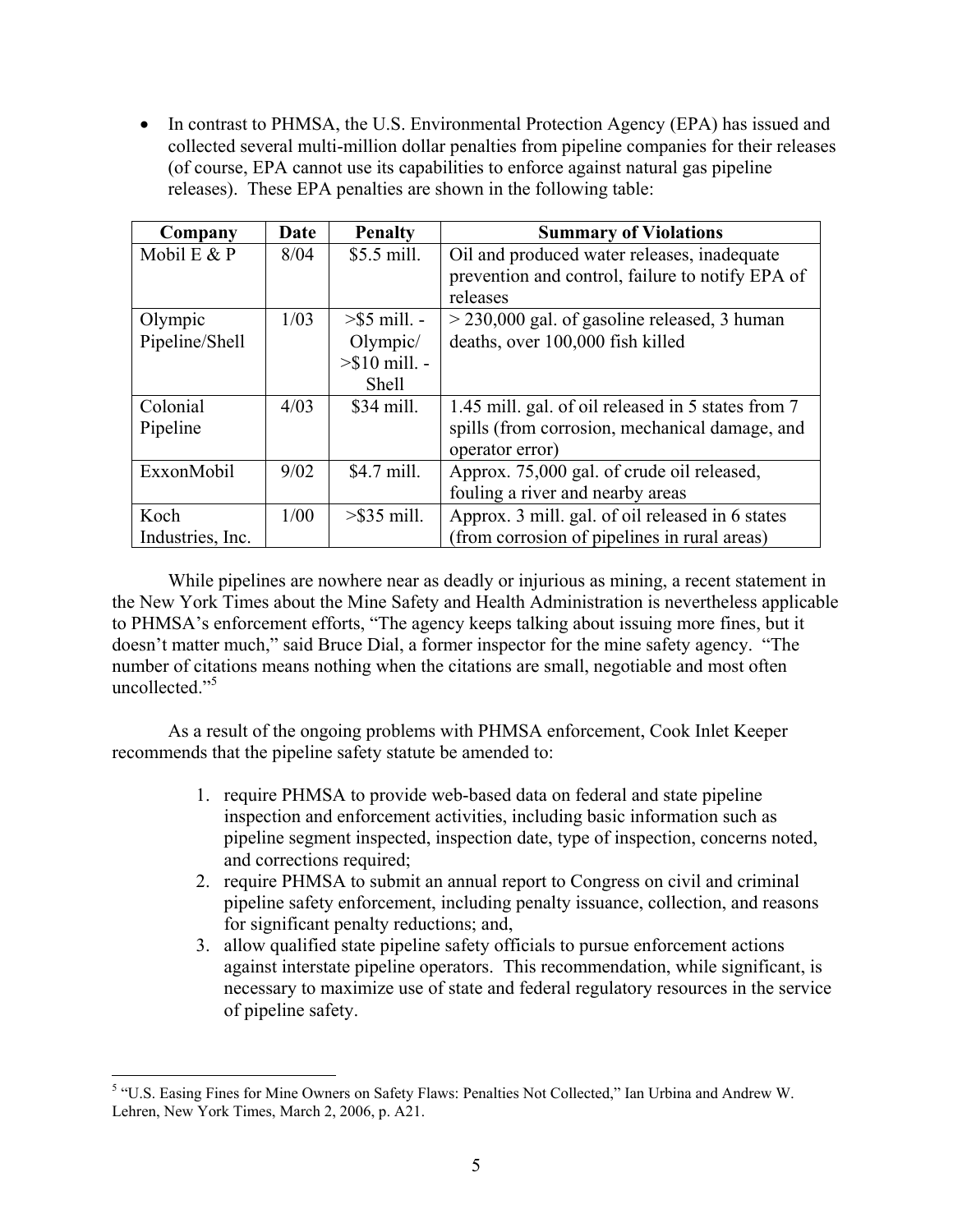High Consequence Areas. Those portions of transmission pipelines which could affect High Consequence Areas (HCAs) are subject to the greatest regulatory oversight, i.e., the hazardous liquid (or oil) and natural gas transmission pipeline integrity management rules. Currently, HCAs for hazardous liquid transmission pipelines cover commercially navigable waterways, high population areas, and drinking water and ecological resources. HCAs for natural gas transmission pipelines cover high-density and other frequently-populated areas. According to industry-submitted data, approximately 40% of hazardous liquid transmission lines could affect HCAs, but over 80% of hazardous liquid transmission pipelines likely will be smart-pigged or pressure-tested for pipeline integrity.<sup> $\dot{6}$ </sup> If, in fact, over 80% of the hazardous liquid transmission lines meet the standards of the integrity management rule (including post-pigging repairs), that is an excellent step toward improved pipeline safety.

 There are portions of hazardous liquid transmission pipelines that do not fall within the 40% of the lines that could affect HCAs which nevertheless should have the protection afforded by the integrity management rule. Congress needs to direct PHMSA to expand the definition of HCAs to include the following areas – parks and refuges, and fishable and swimmable waters.<sup>7</sup> For reasons that are obvious to most anyone, parks and refuges and fishable and swimmable waters are areas of unusually high environmental sensitivity. At the time of HCA rule development, OPS took a narrow view of HCAs, partly for resource reasons and partly because of the need to issue the rule in a timely fashion. At this point in time, PHMSA is better able to expand the HCA rule to cover parks and refuges and fishable and swimmable waters.

 Additionally, in mandating identification of HCAs in the 1992 statute, Congress did not include language about HCAs covering culturally and historically significant resources. This is a clear gap in the current statute, which Congress now needs to address.

Pipeline Safety Information Grants. Section 9 of the 2002 law states that:

The Secretary of Transportation may make grants for technical assistance to local communities and groups of individuals (not including for-profit entities) relating to the safety of pipeline facilities in local communities…The amount of any grant under this section may not exceed \$50,000 for a single grant recipient. The Secretary shall establish appropriate procedures to ensure the proper use of funds provided under this section. (§  $60130(a)(1)$ 

To date, OPS has not established any such procedures, nor has it had any success obtaining appropriated funds for this purpose. As time goes on, there are missed opportunities for use of these funds, e.g., such funds might have helped community organizations understand the technical and regulatory issues associated with the Tucson gasoline pipeline accident in July 2003, as well as state-wide organizations working on the substantial Kentucky and Ohio River crude oil pipeline spill of January 2005. Likewise, such grants are needed to assist public

<sup>6</sup> PHMSA Pipeline Integrity Workshop, Houston, Texas, May 17-18, 2005.

 $<sup>7</sup>$  The federal Clean Water Act goals are fishable, swimmable, and drinkable waters. HCAs currently ensure only</sup> drinkable waters.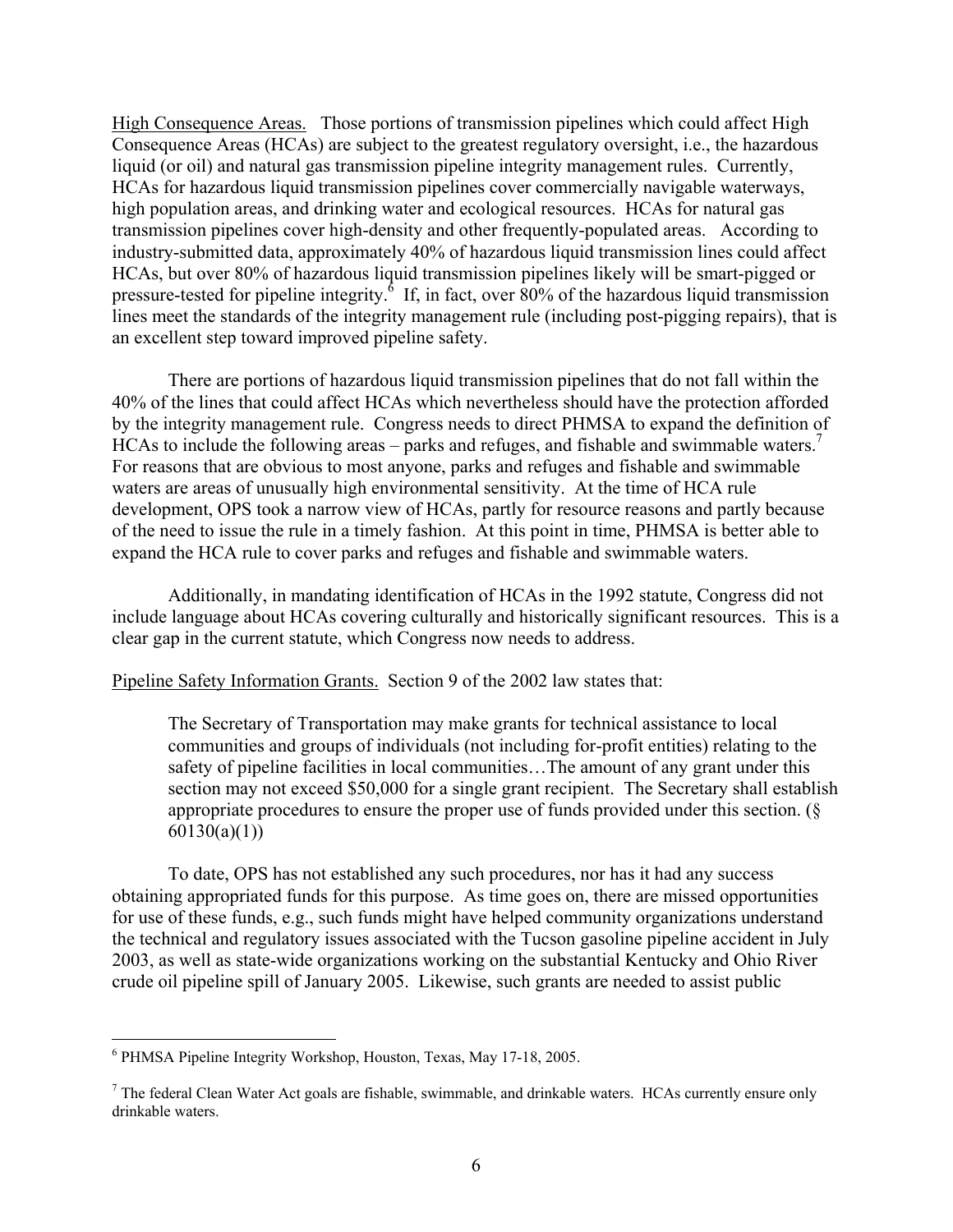interest groups in commenting on technical regulations and to participate in technical standards development.

Cook Inlet Keeper and other public interest groups urge Congress to ensure that this section of the 2002 law is carried out as intended.

Pipeline shut-off valve location and performance standards. In 1992, 1996, and 2002, Congress required OPS to "survey and assess the effectiveness of emergency flow restricting devices…to detect and locate hazardous liquid pipeline ruptures and minimize product releases."<sup>8</sup> Following this analysis, Congress required OPS to "prescribe regulations on the circumstances under which an operator of a hazardous liquid pipeline facility must use an emergency flow restricting device (emphasis added)."9

OPS/PHMSA never issued a formal analysis on emergency flow restricting device (EFRD) effectiveness. Instead, in its hazardous liquid pipeline integrity management rule,<sup>10</sup> OPS rejected the comments of the National Transportation Safety Board, the U.S. Environmental Protection Agency, the Lower Colorado River Authority, the City of Austin, and Environmental Defense and chose to leave EFRD decisions up to pipeline operators (after listing in the rule various criteria for operators to consider). It is unlikely such an approach to EFRD use meets Congressional intent, partly because such an approach is virtually unenforceable and not protective of important environmental assets such as rivers and lakes. At this time, Congress needs to reiterate its previous mandate to PHMSA on EFRD use.

Leak detection system performance standard(s). In its hazardous liquid transmission pipeline integrity management rule, OPS requires that operators have a means to detect leaks, but there are no performance standards for such a system. Similar to the situation for EFRD use, OPS listed in the rule various criteria for operators to consider when selecting such a device.<sup>11</sup> Again, such an approach is virtually unenforceable and not protective of important environmental assets such as rivers and lakes. Thus, Congress needs to direct PHMSA to issue a performance standard(s) for leak detection systems used by hazardous liquid pipeline operators to prevent damage to HCAs.

 As one model, the state of Alaska has a flow-based performance standard for crude oil transmission pipelines. This regulation requires that a crude oil transmission pipeline have a leak detection system which would detect a loss of 1% of daily throughput.<sup>12</sup> While the percentage may not be the one PHMSA would choose (lower would be better), a flow-based performance standard would be enforceable and would better protect environmental assets than PHMSA's current regulation.

 $849$  USC 60102(j)(1).

 $9$  49 USC 60102(j)(2).

 $10$  49 CFR 195.452(i)(4).

 $11$  49 CFR 195.452(i)(3).

 $12$  18 AAC 75.055(a).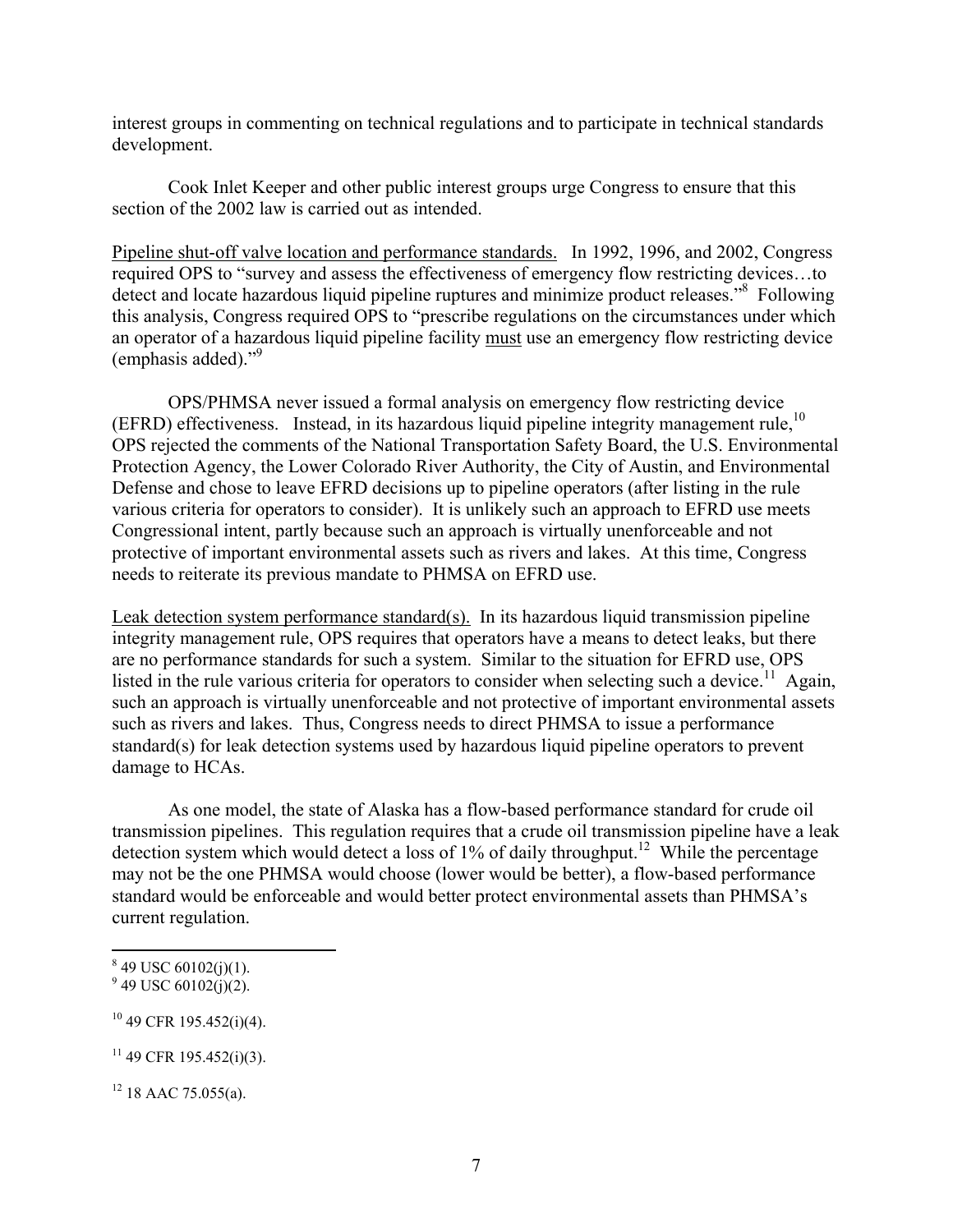Removal of the "low-stress" pipeline exemption. Two weeks ago on March 2, 2006, the largest oil spill to date on the North Slope of Alaska of 200,000 gallons or more was discovered at a caribou crossing. This spill came from a BP crude oil transmission pipeline which was exempt from PHMSA regulations because it was a "low-stress" hazardous liquid pipeline that met the following criteria: it did not transport a highly volatile liquid (HVL), it was located in a rural area, and it was outside a waterway currently used for commercial navigation.<sup>13</sup> Moreover, according to BP spokesperson Daren Beaudo, the pipeline "had known interior and exterior corrosion damage. Because of this, BP had downgraded the maximum pressure allowed within the line…"14 Figure 3 shows the extensive cleanup operation now ongoing at this site.



**Figure 3** 

**Oil recovery efforts, March 6, 2006, Unified Command photo.** 

It's clear from Figure 3 that "low-stress" hazardous liquid transmission pipelines, regardless of their location, can cause significant damage when there is a release. Congress recognized this fact and included the following provision in the pipeline safety law:

 $13$  49 CFR 195.1(a)(3).

<sup>&</sup>lt;sup>14</sup> "Workers respond to Prudhoe spill: Leak may be one of largest in 29 years of production," Wesley Loy, Anchorage Daily News, March 4, 2006.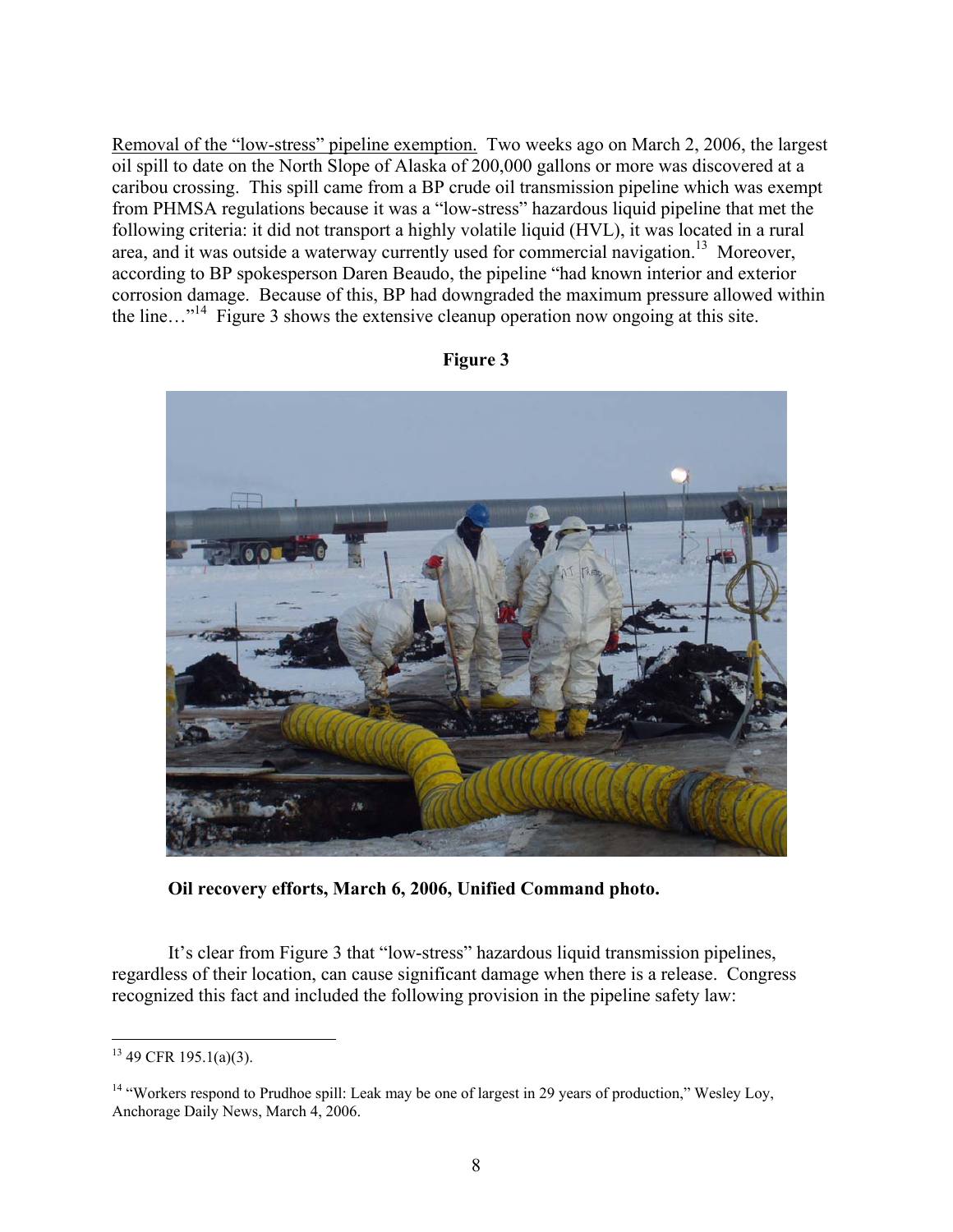**Prohibition against low internal stress exception.** The Secretary may not provide an exception to this chapter for a hazardous liquid pipeline facility only because the facility operates at low internal stress.15

To provide necessary protection of the environment, Congress now needs to direct PHMSA to remove the "low-stress" hazardous liquid pipeline exemption from the regulations, perhaps retaining only the "low-stress" exemption for HVL lines.

Providing searchable, web-based pipeline maps to the public. Pipelines do not require periodic renewals of operating permits so the public (and the media) has almost no knowledge of nearby pipelines except during a siting process or following a release. Providing maps to the public on the web, at whatever scale is detailed enough to make them useful to local communities but not so detailed that they provide security-relevant information, is an essential first step to promote public knowledge about pipelines. Since pipelines already have right-of-way markers, posting pipeline locations on the web does not provide information which cannot be obtained in another manner. Additionally, doing so will enable the public to help regulators identify HCAs locally – I have been told that parts of the Cook Inlet watershed are considered HCAs by some pipeline operators and not by other operators, however as a member of the public I cannot view the maps to weigh-in on this question.

### **Summary**

 In conclusion, Congress should pursue the following items during the 2006 reauthorization of the pipeline safety statute:

- 1. Provide web-based data on federal and state pipeline inspection and enforcement activities and an annual report to Congress on civil and criminal enforcement including penalty issuance and collection, and allow state regulators to pursue enforcement on interstate pipelines
- 2. Expand High Consequence Areas so they include cultural and historic sites (requires legislation), and parks and refuges and fishable and swimmable waters (requires regulatory changes)
- 3. Reauthorize and ensure that Congress appropriates money for Pipeline Safety Information Grants

Additionally, Congress needs to ensure that PHMSA makes the following regulatory and programmatic changes:

- 1. Requiring pipeline shut-off valve location and performance standards
- 2. Issuing leak detection system performance standard(s)
- 3. Removing the "low-stress" pipeline exemption (for non-HVL liquids)
- 4. Providing searchable, web-based pipeline maps to the public

Thank you very much for your interest in pipeline safety. Please feel free to contact me at any time with your questions or comments.

 $\overline{a}$  $15$  49 USC 60102(k).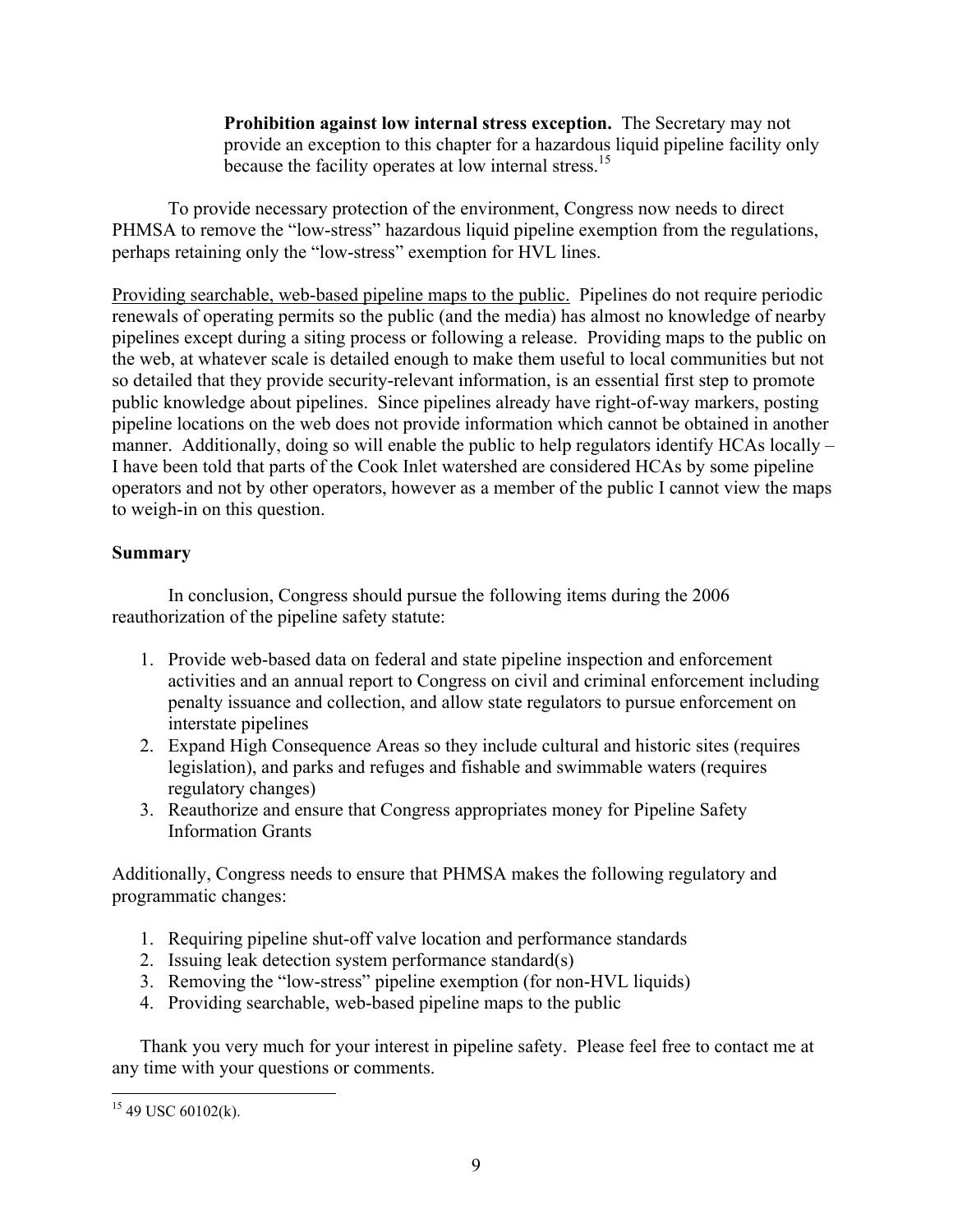### **ATTACHMENT**

### **Senator John Breaux Questions for the Pipeline Safety Oversight Hearing Senate Committee on Commerce, Science and Transportation June 15, 2004**

### (Excerpt)

### Ms. Epstein, Cook Inlet Keeper

1. In your testimony, you discuss the need for "preventive enforcement actions to deter potential violators". Could you please provide us with a few examples of how this might work? What type of violations would be appropriate to address with preventive enforcement actions? Do other regulatory agencies regularly use preventive enforcement?

Response: There are several sections of the pipeline safety regulations that Office of Pipeline Safety (OPS) enforcement personnel should pay particular attention to in order to prevent releases. Enforcement of these "preventive" regulations would supplement OPS' non-preventive enforcement actions, which are enforcement actions that take place after releases have occurred.

In addition to OPS' current enforcement emphasis on proper implementation of its integrity management programs for both hazardous liquid and natural gas transmission pipelines, OPS preventive enforcement actions should address the following specific regulatory violations:

- Inadequate external and internal corrosion prevention (49 CFR 192, Subpart I; 49 CFR 195, Subpart H). Corrosion caused 24.5% of the natural gas transmission pipeline releases and 24.4% of the hazardous liquid transmission pipeline releases in 2003.
- Inadequate internal inspection testing and/or analysis of test results.
- Improper performance of direct assessment. Because direct assessment allows great operator flexibility and is a lower-cost and less-proven alternative to smart-pigging, OPS must ensure that operators perform direct assessments properly for them to have value in preventing releases.
- Exposed pipelines (49 CFR 192.327 and 49 CFR 195.248).
- Poorly-done repairs.

My point is not that OPS never pursues enforcement actions related to these types of violations – it does on occasion, but practically no one except the violator knows that it has done so. OPS needs to pursue several enforcement actions in each of these regulatory categories, imposing relatively high penalties for non-compliance and with high media exposure. By doing so, all pipeline operators would realize they are at risk of receiving similar high penalties for similar violations.

As an example of another agency pursuing preventive enforcement for oil releases, I refer the reader to the U.S. Environmental Protection Agency's (EPA's) Underground Storage Tank 1998 Deadline Enforcement Strategy at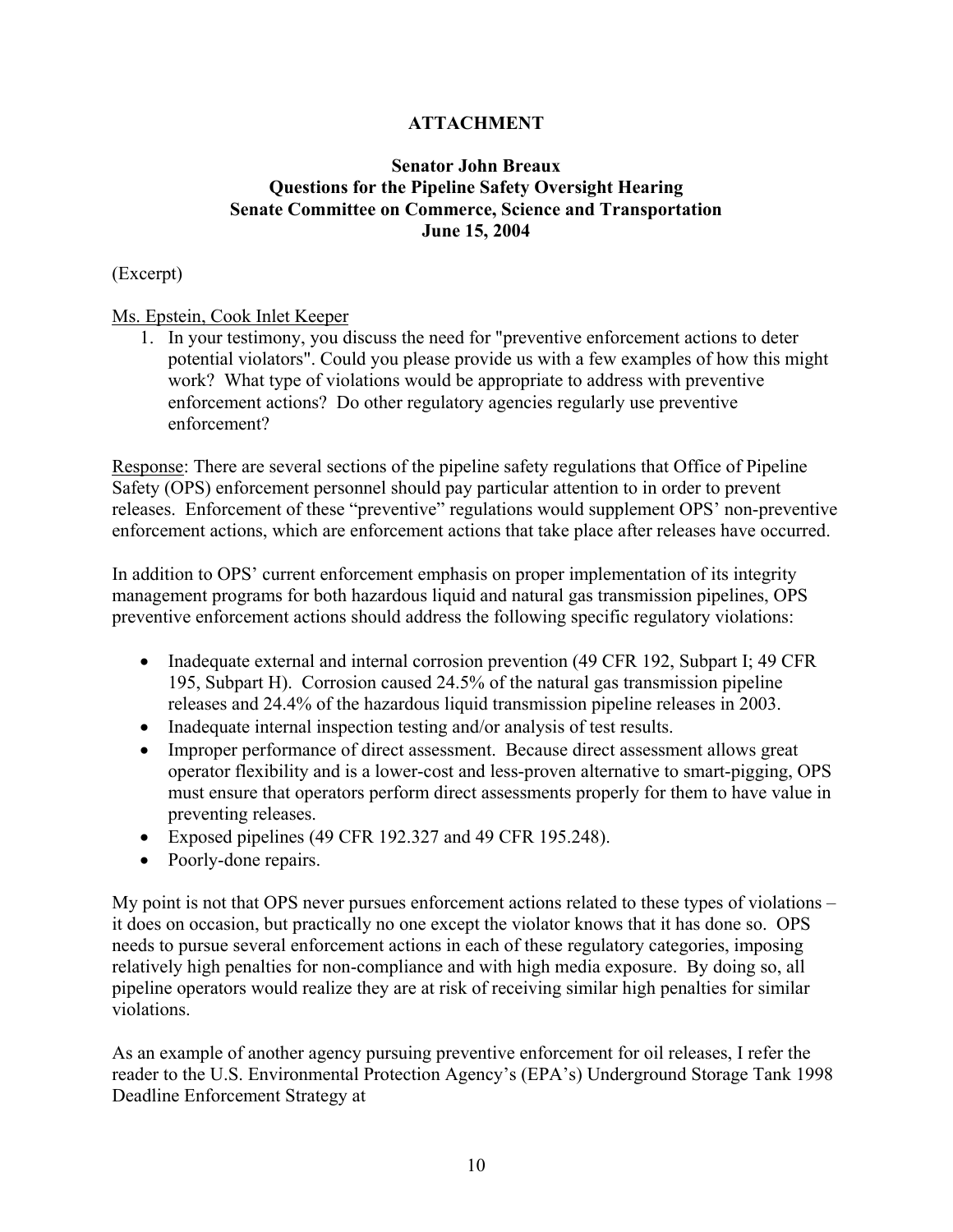http://www.epa.gov/Compliance/resources/policies/civil/rcra/storagetank-mem.pdf (Attachment A). Underground storage tank (UST) system releases derive from both tanks and their associated piping, so there is a strong correspondence with OPS' pipeline regulations. The UST enforcement strategy states that "sub-standard UST systems should not operate after December 22, 1998. Those who delay [compliance] can be subject to monetary penalties of up to \$11,000 per day for each violation throughout their period of non-compliance" (p. 1). The strategy also states that "In pursuit of its goal, EPA will use all the enforcement tools available for dealing with UST violations, including administrative and judicial enforcement actions. Judicial enforcement actions are particularly appropriate in situations involving recalcitrant parties" (p. 3). A clearly articulated preventive enforcement strategy – available to both pipeline operators and the public on OPS' website – like the UST enforcement strategy, would be very beneficial to prevent pipeline releases.

2. Can you discuss the difference between OPS's enforcement approach and the EPA's, which I believe you are familiar with? Do you believe that OPS's enforcement strategy is less effective than EPA's in influencing industry's behavior?

Response: There are two major differences between EPA's enforcement strategies and OPS' enforcement strategies: 1. EPA pursues costly (to the operator), publicly-visible, and morecertain enforcement actions against the regulated community, which OPS does not do, and 2. EPA delegates enforcement to states if states are qualified to run their own enforcement programs, which OPS does not do for interstate pipelines because of an existing statutory prohibition.<sup>16</sup> For both these reasons, OPS' enforcement strategy is less effective than EPA's in improving industry's performance. These items are discussed below.

1. Costly, visible, and certain enforcement – The U.S. Government Accountability Office (GAO) recently issued a report on OPS' enforcement program that analyzed the size of the civil penalties levied by OPS. According to GAO, "the average civil penalty that OPS assessed from 2000 through 2003 was about \$29,000"17 Such penalties are far less than Congress envisioned when it raised the limits for OPS penalties in the Pipeline Safety Improvement Act of 2002 from \$25,000 per daily violation with a \$500,000 maximum to \$100,000 per daily violation with a \$1,000,000 maximum.

While I do not have data on the average civil penalty from EPA – and I encourage Congress or OPS to pursue that information – I can provide examples of pipeline releases that resulted in far higher (*more than 100 times higher*) penalties from EPA than from OPS for similar pipeline problems. These examples are shown in the following table, with more details provided in Attachment B:

<sup>&</sup>lt;u>.</u>  $16$  49 USC § 60104(c).

<sup>&</sup>lt;sup>17</sup> Pipeline Safety: Management of the Office of Pipeline Safety's Enforcement Program Needs Further *Strengthening*, U.S. Government Accountability Office, GAO-04-801, July 2004, p. 4.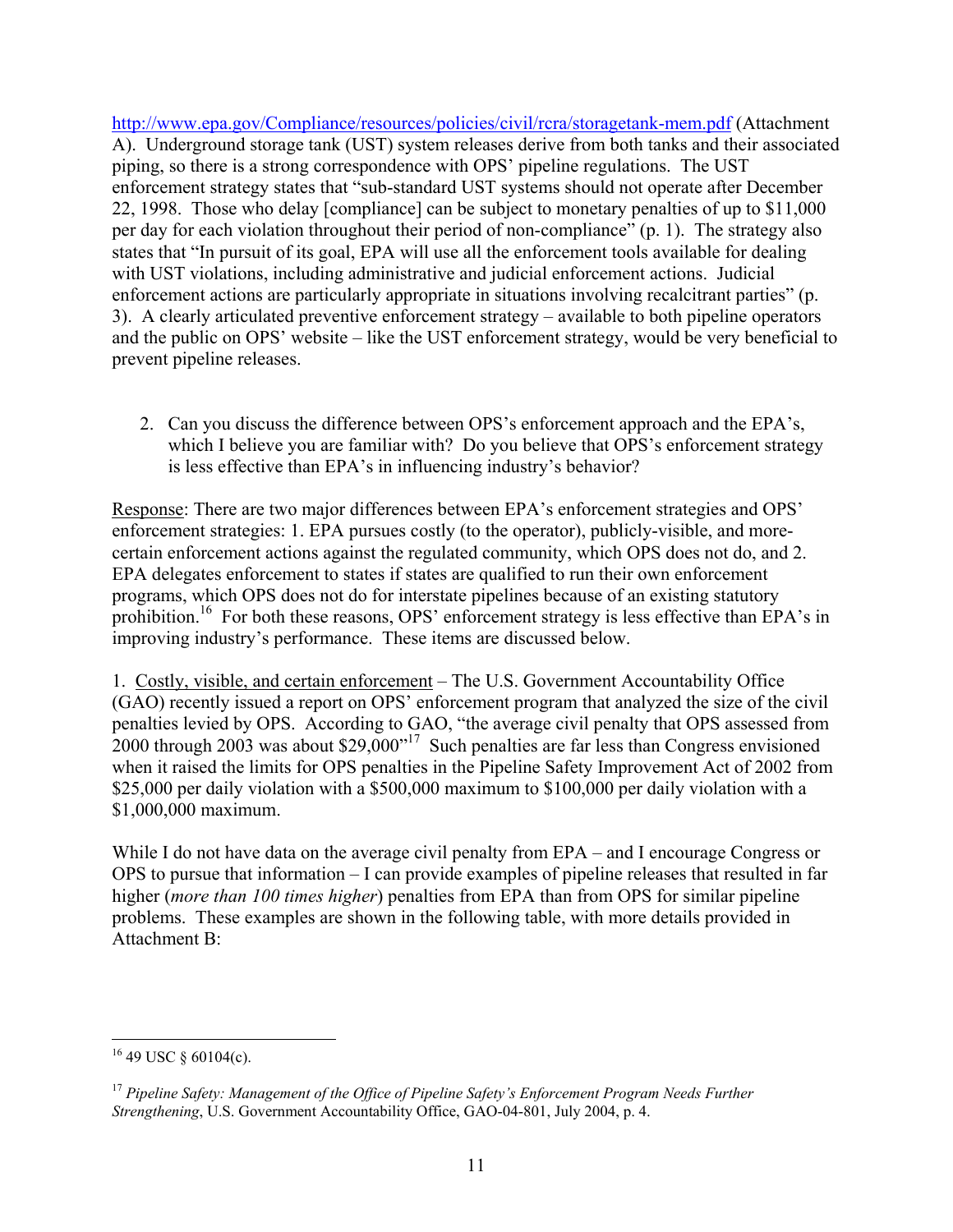### **Recent EPA Civil Penalties/Settlements for Pipeline Releases**

| Company          | Date | <b>Penalty</b>          | <b>Summary of Violations</b>                       |
|------------------|------|-------------------------|----------------------------------------------------|
| Mobil E $&P$     | 8/04 | \$5.5 mill.             | Oil and produced water releases, inadequate        |
|                  |      |                         | prevention and control, failure to notify EPA of   |
|                  |      |                         | releases                                           |
| Olympic          | 1/03 | $>$ \$5 mill. -         | $>$ 230,000 gal. of gasoline released, 3 human     |
| Pipeline/Shell   |      | Olympic/                | deaths, over 100,000 fish killed                   |
|                  |      | $> $10 \text{ mill.} -$ |                                                    |
|                  |      | <b>Shell</b>            |                                                    |
| Colonial         | 4/03 | \$34 mill.              | 1.45 mill. gal. of oil released in 5 states from 7 |
| Pipeline         |      |                         | spills (from corrosion, mechanical damage, and     |
|                  |      |                         | operator error)                                    |
| ExxonMobil       | 9/02 | \$4.7 mill.             | Approx. 75,000 gal. of crude oil released,         |
|                  |      |                         | fouling a river and nearby areas                   |
| Koch             | 1/00 | $>\$ 35 mill.           | Approx. 3 mill. gal. of oil released in 6 states   |
| Industries, Inc. |      |                         | (from corrosion of pipelines in rural areas)       |

EPA penalties also are far more visible to the public, which make them more effective. First, EPA distributes press releases for its large penalties, which OPS has begun to do, and second, any EPA penalties greater than \$100,000 must be reported to the Securities and Exchange Commission under 17 CFR 229.103. The latter requirement means that company investors are aware of the violations and the penalty, which can provide a strong deterrent effect against additional violations<sup>18</sup>

Last, EPA's numerous civil penalty policies posted on the Internet at http://cfpub.epa.gov/compliance/resources/policies/civil/penalty/ help ensure uniform and thus more certain enforcement against violators.

2. Federal vs. state enforcement – A simple description of EPA-based environmental enforcement is that qualified states are delegated primary enforcement responsibilities for environmental laws even as EPA retains the right to pursue enforcement actions. In contrast, OPS alone can pursue enforcement actions for interstate pipeline violations, although certain states assist in inspection and analysis of violations. While the EPA system is not perfect and is similar to OPS' relationship with states with delegated responsibilities to oversee and enforce violations for intrastate pipelines, it is far superior to the current federal/state division of responsibilities for interstate pipelines.

According to the new GAO report, the states have approximately 400 pipeline safety inspectors and OPS has approximately  $75$  inspectors.<sup>19</sup> Natural gas and hazardous liquid transmission pipelines (327,000 miles and 161,000 miles, respectively) primarily are interstate. As a result, the typical federal inspector is responsible for oversight of approximately 6,500 miles of

<u>.</u> <sup>18</sup> Note that GAO did not consider this deterrent effect in its analysis of the effectiveness of OPS penalties.

 $19$  GAO, op. cit., p. 12.